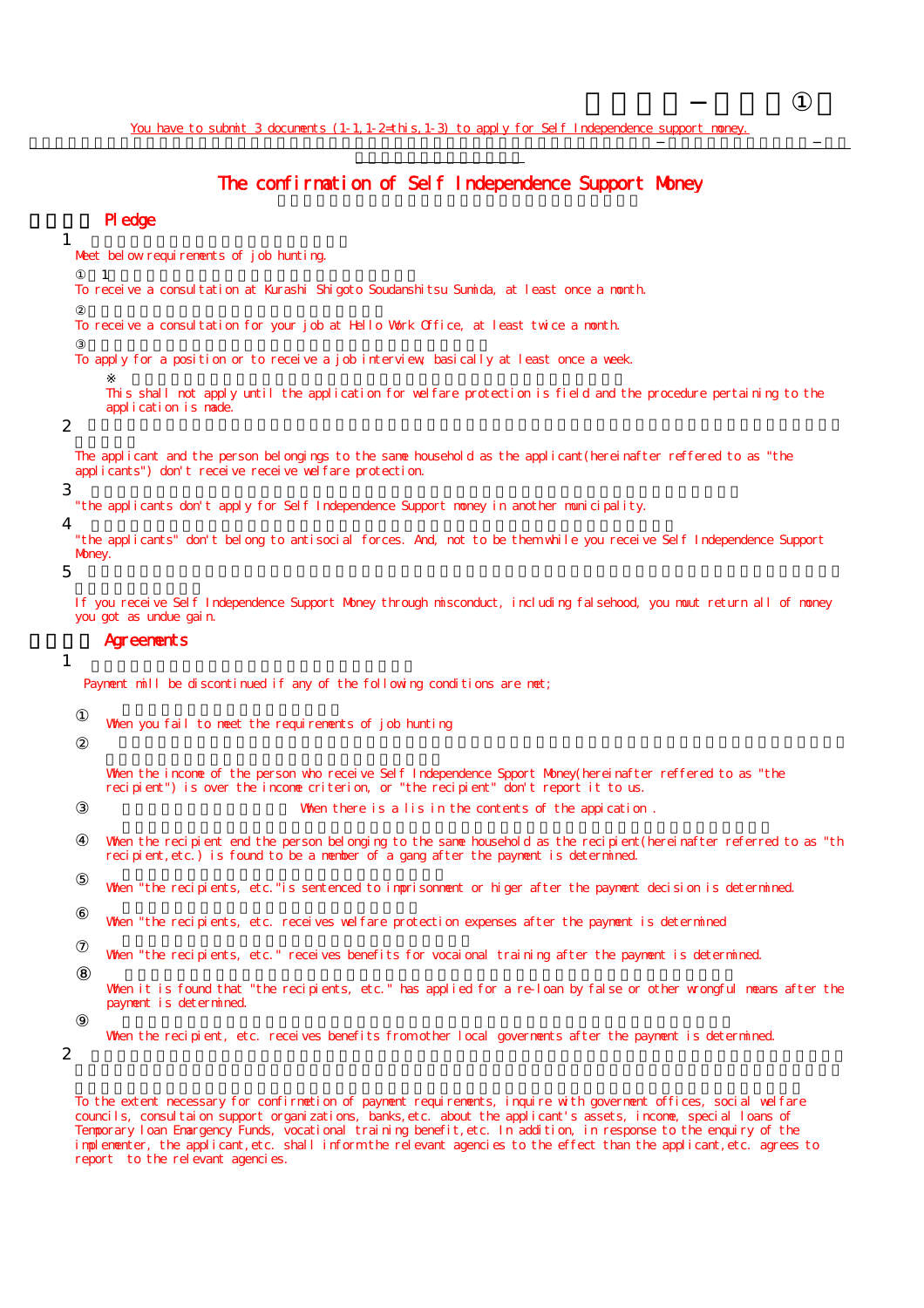Provision of information on beneficiaries of benefits to consulting organizations,welfare offices, and social welfare councils to the extent necessary for the implementation of livelihood support and appropriate public benefits,etc.

4

3

| To the extent necessary for payment, the implementer shall request information from the government and public officies<br>regarding the confirmation of the applicability of gang nembers. |            |  |  |  |
|--------------------------------------------------------------------------------------------------------------------------------------------------------------------------------------------|------------|--|--|--|
|                                                                                                                                                                                            | The date   |  |  |  |
| Dear Mayor of the Sumida City Toru Yananoto                                                                                                                                                |            |  |  |  |
| agree to the above pledges and agreements after confirming them                                                                                                                            |            |  |  |  |
|                                                                                                                                                                                            | The addess |  |  |  |
|                                                                                                                                                                                            | The name   |  |  |  |